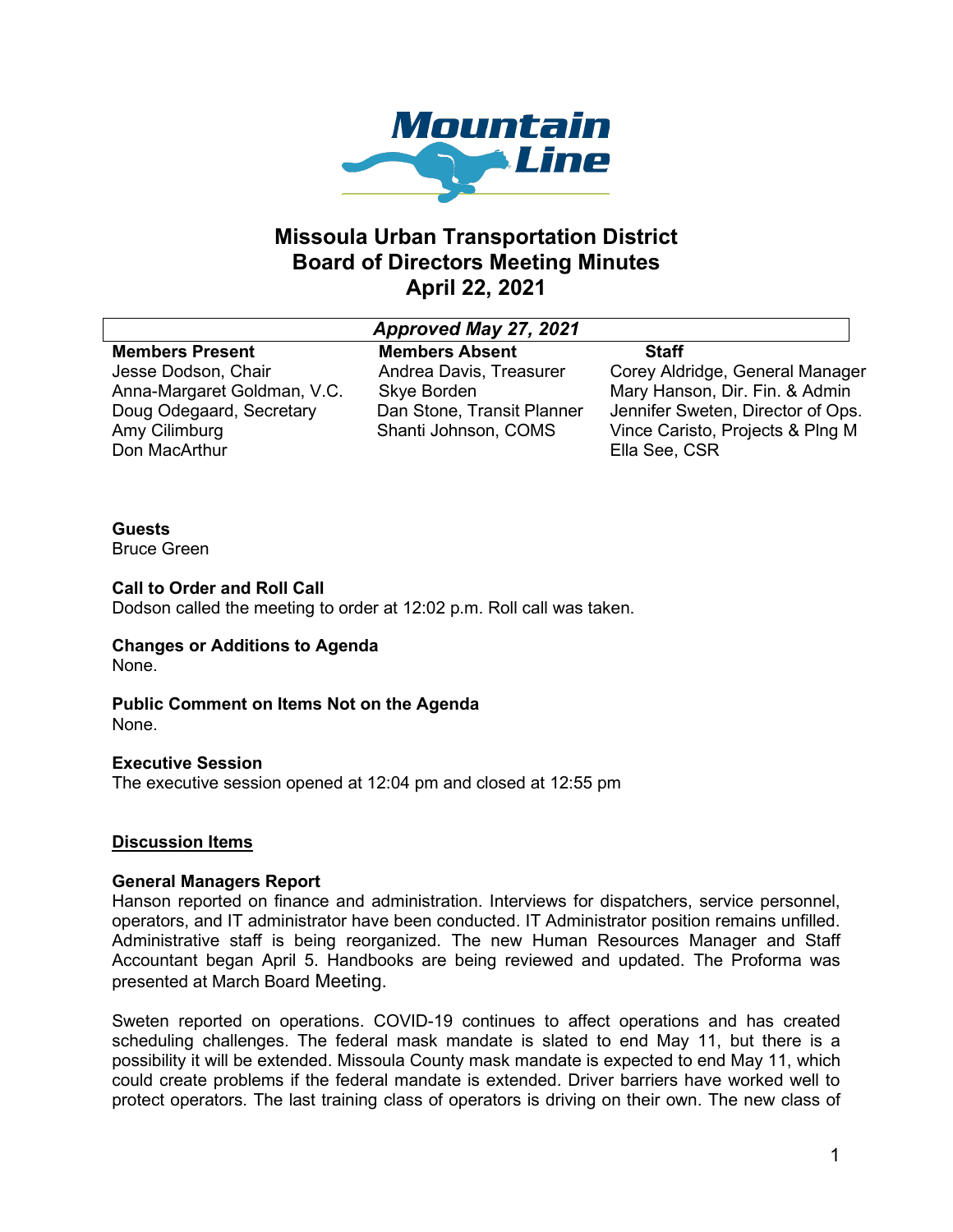four (4) operators and two (2) service people began on April 19. Supervisors received deescalation training as they are frequently faced with stressful situations. Lead Supervisor, Gariepy began FTA Safety Certification to become Chief Safety Officer. Caristo and Sweten traveled to Gillig Inc. to assure the production of new buses. Personal Transportation Device Policy has been amended to allow battery-electric devices such as bikes, scooters, and skateboards.

Caristo reported on planning and projects. The upgrade needed for more electric chargers is in its final design and expected to go to bid in the next week. Northwestern Energy is also finalizing their update plans for the additional electrical capacity. The Bus Stop Improvement Project continues and various locations have new stops, a few of which have opened and are currently in use. MUTD is currently in the process of ending a former ITS contract with GMV Syncromatics and transitioning to a new contract with Clever Devices. The remodel at 1221 Shakespeare St. is in the final design stage. MUTD has applied for a federal Low-No Emissions Grant for four (4) additional electric buses.

Aldridge reported on communications and outreach on behalf of Johnson. The Art installation at the Downtown Transfer Center began April 1. It is expected to finish April 30 and MUTD is planning a designation ceremony May 7. The Spring Shift Campaign launched April 1 and will last until June 20. The goals of this campaign include bringing back ridership, engaging with young adults, and encouraging sustainability as things reopen. MUTD has been in in touch with Senator Daines regarding the robust transportation bill being presented in congress. Johnson presented the COVID-19 vaccine location map and discussed MUTD's role in the joint community response to COVID-19 at a recent FTA Region 8 Peer Exchange event. Mountain Line was one of four panelists with around 100 attendees. Diversity and Inclusion Committee has compiled a draft strategic plan for the district. The Committee expects to share the final version of this plan with the board sometime this summer. Recruitment efforts are ongoing. Talks began with Missoula Aging Service about supporting a hybrid Stepping On class model this summer. Lifelong Learning Center and International Rescue Committee continue to work with MUTD to develop a transitspecific English course.

### **Action Items**

### **March 25, 2021 Minutes**

Cilimburg made a motion to approve the minutes from February 25, 2021, and MacArthur seconded. The motion carried unanimously.

### **April 2021 Financial Statements**

Hanson gave the financial report. All reserves are fully funded, and the Fleet Replacement Reserve and Facilities Capital Reserve are at the target level of seven (7) years. The Operating Reserve is funded for five (5) months of Reserve. Odegaard made a motion to approve the financial statements for April 2021. Goldman seconded the motion. The motion carried unanimously.

### **Transfer Center Landscaping Contract**

Sweten presented on the need to revamp the landscaping at the transfer center. There are many issues due to the harsh environment from bus exhaust, ice melt, and cars occasionally driving on the medium. MacArthur made a motion to authorize a contract for landscaping maintenance at the Transfer Center with Nature's Best in the amount of \$19,080.00. Odegaard seconded the motion. The motion carried unanimously.

### **ITS Vendor Selection**